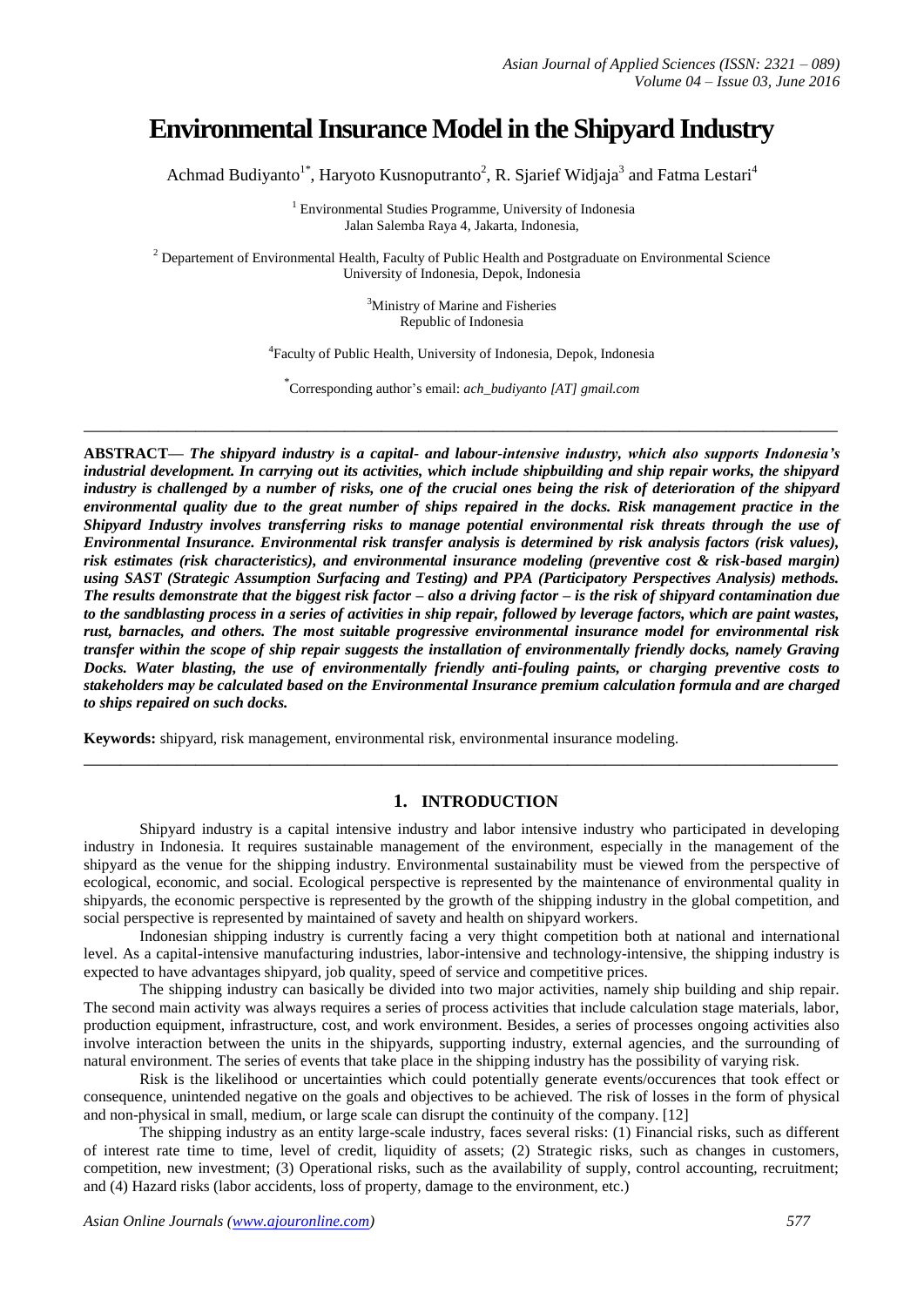One of the important risk in this research is the risk of environmental degradation in shipyard. Environmental management in activities of shipyard still very low. The shipping industry in Indonesia is still not implementing the process of zero waste, especially in PT DKB Shipyard which being the location of this research.

Environmental management has become a major concern of each employers, workers and governments around the world. Moreover, the industrial activity in Jakarta, with the publication of Jakarta Governor Decree No. 11 of 2005 on the Implementation of Environmental Management Zone, each company industry in Jakarta seeks to draw up a document management environment. The obligation to have the document management of the environment is also the company's implementation of the obligations contained in the Minister of Environment No. 12 of 2007 on Document Management and Environmental Monitoring Business and / or activities already underway. Each party has an interest in the preservation of safety, health and environmental safety in every business activity. Environmental management correlated with the preservation of the health of workers and the environment.

Until now it's been happened the process of waste management to prevent sea pollution in the Industrial Shipyards which has not been up to the transfer of environmental risks. The management of the shipyard to minimize the waste only to the reduction as a result of ship repair, but have not been able to overcome adverse conditions of the vessel leaked to tumble at the launch of the ship which resulted in spills of fuel, lubricants and other fluids such as: paint thinner, rust and barnacle in the waters around the shipyard so that poor conditions are still yet to be resolved.

These problems was happened in the shipbuilding industry because the shipyard until now have not been optimal to dealing with the waste from ship repair both in terms of waste treatment and financing to address the environmental consequences of waste which discharged. Data say that the shipbuilding industry (PT. DKB) produce highly hazardous waste production of about 8.000 tons per year. That potential of waste is major for environmental pollution.

Mapping of environmental risks in ship repair activites, as mentioned previously, has not been fully performed in environment management of shipyard. Thus the need for the integration of environmental insurance models of shipyard which can ensure the productivity of companies that maintain the carrying capacity of the shipyard industry.

# **2. METHODOLOGY**

This research used a quantitative approach with survey methods. This research using secondary and primary data from respondents, and used a descriptive statistical analysis from secondary and primary data. This research was conducted from October 2014 to April 2015.

The population in this research is all employees of PT. DKB Shipyard I, which has expertise in the field of ship repair and has position and influence in policy making at the Company, so the total of population is 30 employees. Based on the population, sample of this research as follows:

a. Population 1

For the risk analysis, the sample was chosen to 8 employees because it has knowledge of risk assessment in marine ship repair activities in the shipyard.

b. Population 2

To determine the degree of interest and risk certainty of risk accepted in ship repair, so the sample on this research is 30 people who have influence in making decisions on all units in PT. DKB (Persero).

Stages of research conducted with the following stages: risk analysis, risk estimation and modelling of environmental insurance.

#### **2.1.** *Risk Analysis*

The process of risk analysis is done in stage as follows:

a. For risk which has identified measure with level of result or consequence of losses on specified goals or objectives, based on criteria of result level and index (Table 1).

| No. | Due Levels                         | <b>Description Impact</b>                                  | Due Index |  |
|-----|------------------------------------|------------------------------------------------------------|-----------|--|
|     |                                    |                                                            | (A)       |  |
|     | Level I: No weight (insignificant) | No one was injured, a small financial loss.                |           |  |
| 2.  | Level II: Somewhat heavy           | Required first aid, leakage of waste can be handled, the   |           |  |
|     | (minor)                            | financial loses is medium.                                 |           |  |
| 3.  | Level III: Weigh (moderate)        | Keep in media handling, leakage of waste can be dealt      |           |  |
|     |                                    | with outside help, financial loss is quite high.           |           |  |
| 4.  | Level IV: Very severe (major)      | Severe injuries, waste disposal is not in properly place,  | 4         |  |
|     |                                    | but doesn't give effect to destroy, huge financial losses. |           |  |
| .5. | Level V: Doom (catasthropic)       | Dead, waste disposal is not in properly place with the     |           |  |
|     |                                    | effect of wiping out, huge financial losses.               |           |  |

**Table 1**: Criteria Level of Impact and Result Index

(Data Source: AS/NZS 4360, 1999)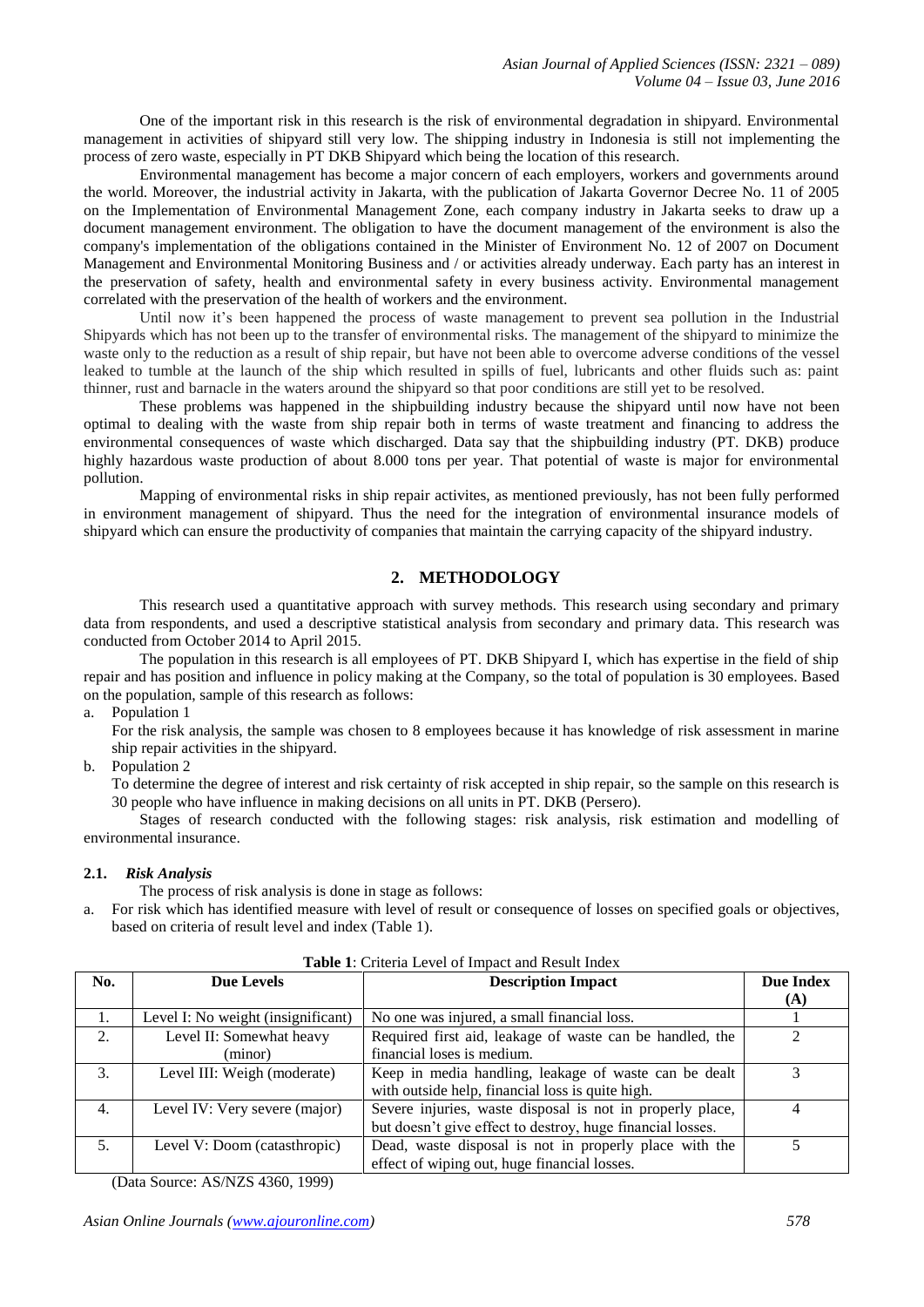The parameter used to measure the result level on Table 1 is a parameter related to environmental risk, namely: (1) human, (2) society, (3) environment, (4) security, (5) health and safety.

b. For risk that have been identified after measuring result level or consequences losses incurred against specified targets or goals, then must be determined the level of likelihood of occurrence, based on the degree criteria (Table 2).

| No. | <b>Incidence Levels</b> | <b>Recurrence (Frequency)</b>   | <b>Genesis Single (Probability)</b>         | <b>Indicence</b><br>Index $(K)$ |
|-----|-------------------------|---------------------------------|---------------------------------------------|---------------------------------|
| 1.  | A: Rarely               | The possibility of $> 25$ years | 1. Ignored.                                 |                                 |
|     |                         | ahead                           | 2. The probability is very small, close to  |                                 |
|     |                         |                                 | zero.                                       |                                 |
| 2.  | B: Unlikely             | May occur once in 25 years      | 1. It's unlikely, but not overlooked.       | 2                               |
|     |                         |                                 | 2. The probability is low, but greater than |                                 |
|     |                         |                                 | zero.                                       |                                 |
| 3.  | C: Possible             | May occur once in 10 years      | 1. The possibility is less than, but still  | 3                               |
|     |                         |                                 | quite large.                                |                                 |
|     |                         |                                 | 2. The probability is less than 50%, but    |                                 |
|     |                         |                                 | still high enough.                          |                                 |
| 4.  | D: Likely               | May occur about once a year     | 1. Maybe not.                               | 4                               |
|     |                         |                                 | 2. Opportunity 50/50.                       |                                 |
| 5.  | E: Almost Certain       | Can occur several times a       | 1. The possibility of more than or less.    | 5                               |
|     |                         | year                            | 2. The probability of more than 50%.        |                                 |

(Data Source : AS/NZS 4360, 1999)

c. After the establishment of level and the frequency of risk, can be formulated matrix  $5 \times 5$ , then the risk index can be determined by the formula:

# *Due to Risk Index = Due Index (A) x Incidence Index (K)*

So can be assigned the level of risk esposure based on the following criteria:

- E : Very High Risk/Extreme
- T : High Risk
- M : Moderate Risk
- R : Low Risk
- S : Very Low Risk

|                            | Dampak                                                                                                                                                                                                                                                                                                                                                                                           |          |          |          |                   |
|----------------------------|--------------------------------------------------------------------------------------------------------------------------------------------------------------------------------------------------------------------------------------------------------------------------------------------------------------------------------------------------------------------------------------------------|----------|----------|----------|-------------------|
| Frequency                  | <b>Not</b><br>Significant                                                                                                                                                                                                                                                                                                                                                                        | Minor    | Moderate | Major    | Very<br>Dangerous |
| Almost certainly           | Moderate                                                                                                                                                                                                                                                                                                                                                                                         | High     | High     | Extreme  | Extreme           |
| Tends to occur             | Low                                                                                                                                                                                                                                                                                                                                                                                              | Moderate | High     | High     | Extreme           |
| May occur                  | Low                                                                                                                                                                                                                                                                                                                                                                                              | Low      | Moderate | High     | High              |
| Sometimes it<br>happens    | Very Low                                                                                                                                                                                                                                                                                                                                                                                         | Low      | Low      | Moderate | High              |
| Very rare<br>$\sim$ $\sim$ | Very Low<br>$\overline{1}$ $\overline{0}$ $\overline{1}$ $\overline{1}$ $\overline{0}$ $\overline{1}$ $\overline{0}$ $\overline{1}$ $\overline{0}$ $\overline{0}$ $\overline{1}$ $\overline{0}$ $\overline{0}$ $\overline{1}$ $\overline{0}$ $\overline{1}$ $\overline{0}$ $\overline{1}$ $\overline{0}$ $\overline{1}$ $\overline{0}$ $\overline{1}$ $\overline{0}$ $\overline{1}$ $\overline{$ | Very Low | Low      | Low      | Moderate          |

**Table 3**: Risk Exposure Level (Risk Matrix)

(Data Source: AS/NZS 4360, 1999)

Risk exposure level be relied upon in making risk maps for each stage of the process on ship repair activity.

## **2.2.** *Risk Estimation*

In this stage, the risk estimates to describe the characteristics of risk based on aspects of social, economic and ecological. This stage uses an analysis of the impact from environmental risks measured. Data obtained from the mapping and interview results are tabulated in matrix combined with the analysis of the potential dangers that may be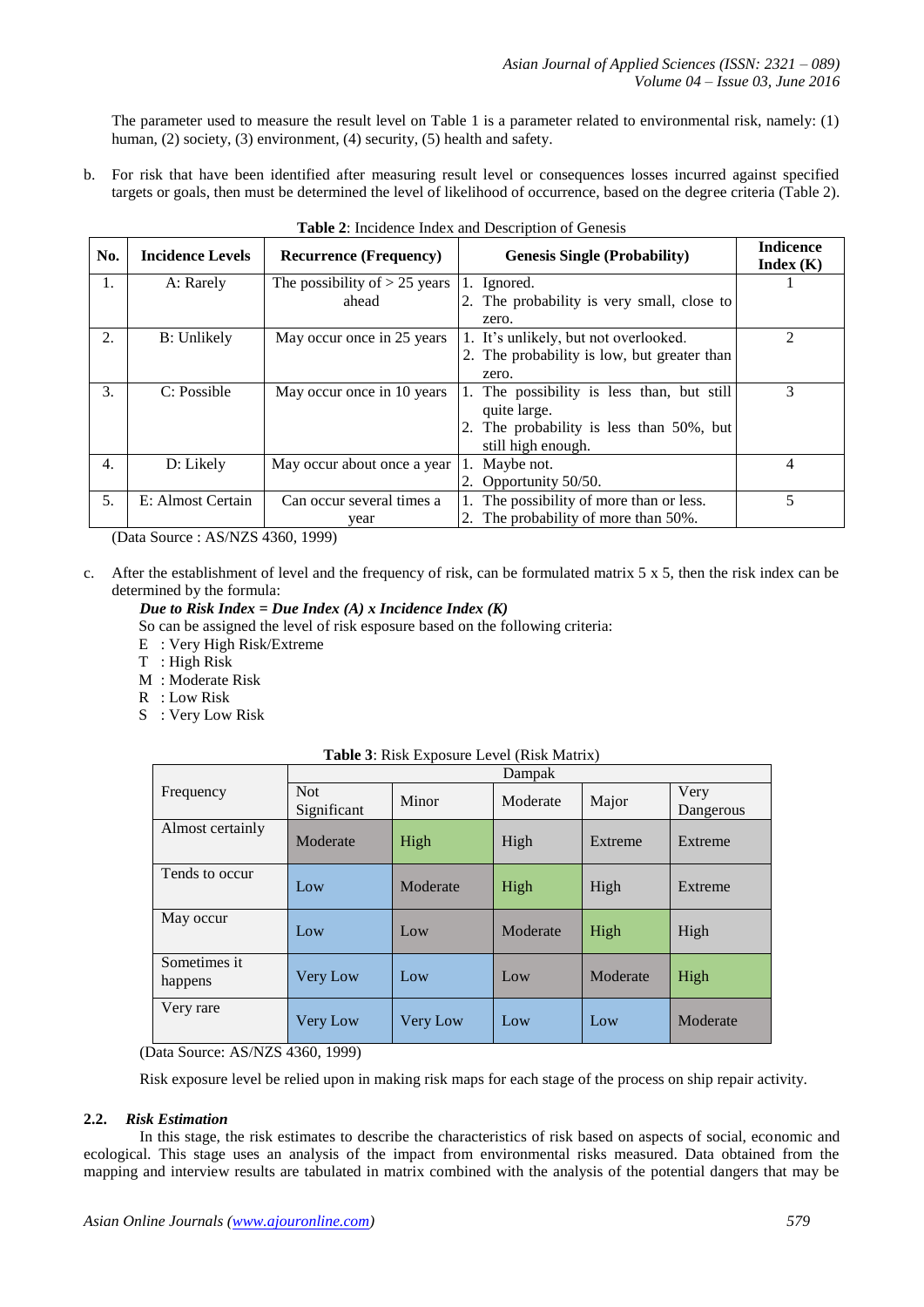*Asian Journal of Applied Sciences (ISSN: 2321 – 089) Volume 04 – Issue 03, June 2016*

posed at a later date. Matrix of tabulation on impact and potential hazards will be grouped based on the economic, social and ecological. Based on interviews and questionnaires about mapping the impact and potential hazards at every stage of business processes on the environment ship repair for living environment of shipyard, will be used for insurance modelling environment based on the prevention cost and risk-based margin.

#### **2.3.** *Modelling of Environmental Insurance*

Insurance modeling environment in the process of ship repair using the concept of risk transfer analysis. Risk derived from the previous phases based on economic, social and ecological, translated into prevention cost and risk-based margin.

## **3. RESULT AND DISCUSSION**

PT DKB is a company that engaged in shiphyard industry which have five locations in Jakarta and six locations outside Jakarta (Cirebon, Semarang, Padang, Palembang, Sabang and Banjarmasin). Location PT DKB in Jakarta are:

- 1. Shipyard I, located in Jalan Penambangan Port I, Tanjung Priok
- 2. Shipyard II & III, and Head Office located in Jalan Sindang Laut No. 101, 104 and 119, Cilincing.
- 3. Shipyard IV, located in Jalan RE Martadinata ½ Volker, Tanjung Priok.
- 4. Shipyard Paliat, located in Jalan Paliat Uung No. 1, Tanjung Priok. The activities in Shipyard I PT DKB with the site boundary as follows:
- 1. North: Sea Waters of Tanjung Priok Port
- 2. East: Pelindo Area
- 3. South: PELNI Warehouse
- 4. West: AIRUD and Lantamal III Pondok Dayung

Activities in Shipyard I PT DKB has been operated since 1891 and occupies an area of 150.000  $m^2$ . Details of land use are:

|     |                               | -r J           |  |
|-----|-------------------------------|----------------|--|
| No. |                               | Area           |  |
|     | <b>Type of Building</b>       | m <sup>2</sup> |  |
|     | <b>Restricted Land</b>        |                |  |
|     | a. Workshop                   | 16.370         |  |
|     | b. Fabrication                | 1.200          |  |
|     | c. Assembly and Welding       | 4.000          |  |
|     | d. General Warehouse          | 2.600          |  |
|     | e. Warehouse Plat and Tools   | 3.000          |  |
| 2   | <b>Open Space</b>             |                |  |
|     | a. 4 Dock                     | 1.000          |  |
|     | b. Army Equipment             | 90.000         |  |
|     | c. Waters                     | 100.000        |  |
|     | d. Depth of Water             | $6-9M$         |  |
|     | <b>Total of Land</b>          | ± 150.000      |  |
|     | (Data Source: DT DKR Dersero) |                |  |

#### **Table 4**: Land Use in Shipyard I PT DKB

(Data Source: PT DKB Persero)

Based on observations and interviews, within the last two years the productivity of marine ship repair activities by PT DKB is good, it is marked with the number of ship repair acitivies which has been handled. In 2013, there were 257 ship repair acivity with the production value of Rp. 111.576.731.455,-. Whereas in 2014 there is a decrease in the amount reparation activities as many as 92 with a production value of Rp. 105.816.797.362,-. The series of processes of ship repair activities carried out in Shipyard PT DKB is:

- 1. Tank Cleaning and Free Gas.
- 2. Docking
- 3. Vessel Cleaning
- 4. Maintenance and Repair Machines
- 5. Electrical Equipment Repair
- 6. Smoothing Ships
- 7. Painting
- 8. Launch

Based on observation of the process in reparation of ships who conducted in PT DKB, risks and dangers potential that may occur are as where in Table 5.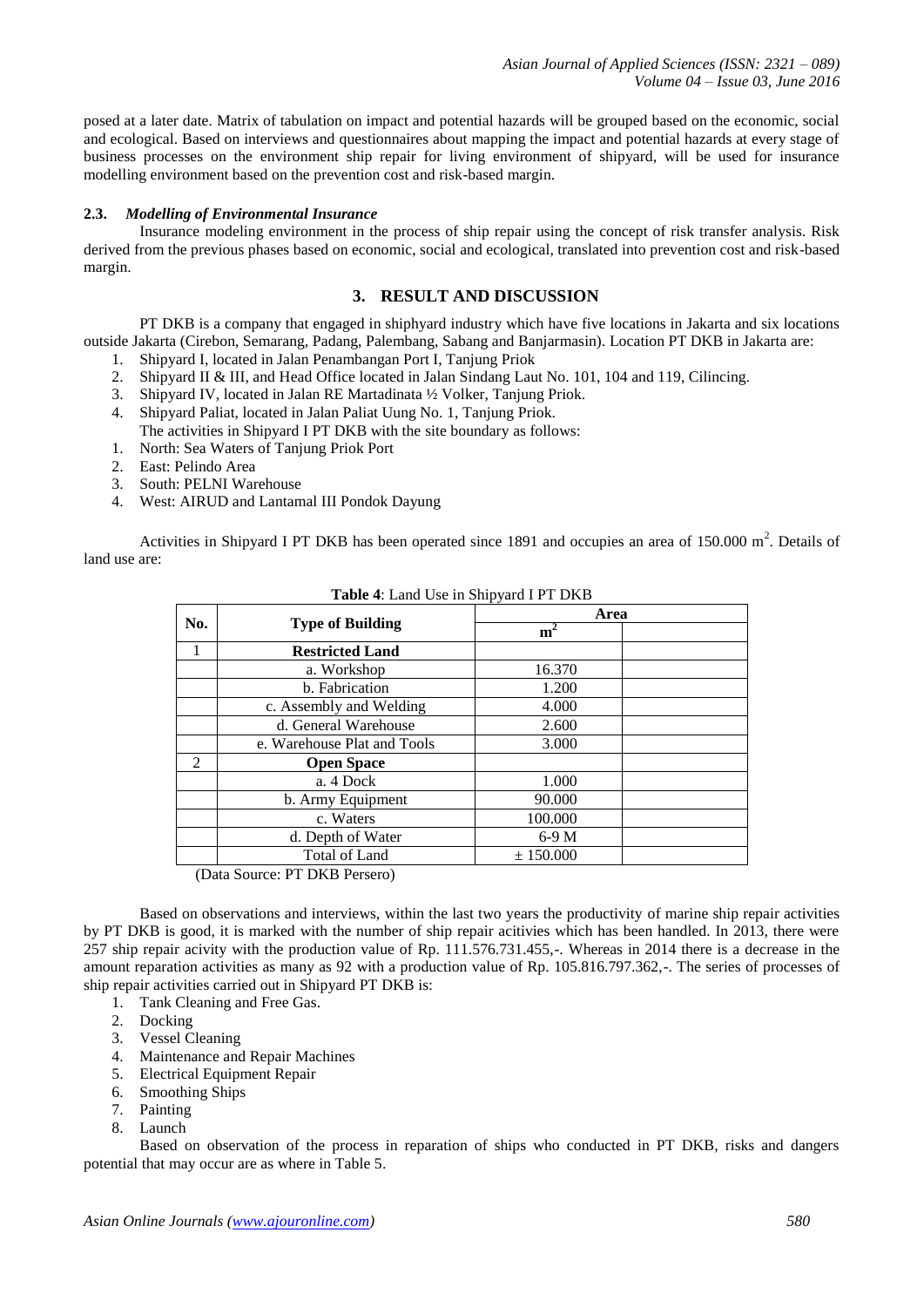| No. | <b>Activities</b>                  | <b>Risks and Danger Potential</b>   | <b>Person in Charge</b> |
|-----|------------------------------------|-------------------------------------|-------------------------|
| a.  | Tank Cleaning dan Free Gas         | Risk disposal of oil, fuel and gas  | Shipowners              |
|     |                                    | into the sea. Potentially damage    |                         |
|     |                                    | on the sea and marine ecosystems    |                         |
| b.  | Docking                            | The risks involved in the accident  | PT DKB                  |
|     |                                    | workers                             |                         |
| c.  | <b>Vessel Cleaning</b>             | Risk of rust, barnacles, and other  | PT DKB cooperate        |
|     |                                    | impurities management. There is     | with a third party,     |
|     |                                    | a potential to damage the           | namely PT Bina          |
|     |                                    | environment around the dock, as     | Samsurya Mandala        |
|     |                                    | well as land disposal and further   | Putra.                  |
|     |                                    | disposal                            |                         |
| d.  | Maintenance<br>Repair<br>and       | Risk of the rest of steel plate and | PT DKB                  |
|     | Machines                           | wire management. Risk of work       |                         |
|     |                                    | accidents in the welding process.   |                         |
|     |                                    | Risk of noise management. Has       |                         |
|     |                                    | the potential damage to the         |                         |
|     |                                    | ecosystem around the shipyard       |                         |
| e.  | <b>Electrical Equipment Repair</b> | Risk of leftover cable and          | PT DKB                  |
|     |                                    | replacement cable management.       |                         |
|     |                                    | Has the potential damage to the     |                         |
|     |                                    | ecosystem around the shipyard       |                         |
| f.  | <b>Smoothing Ships</b>             | Risk of sandblast management.       | PT DKB                  |
|     |                                    | Risk of noise management. Has       |                         |
|     |                                    | the potential damage to the         |                         |
|     |                                    | ecosystem around the shipyard       |                         |
| g.  | Painting                           | Risk of spilled paint and thinner   | PT DKB                  |
|     |                                    | management. Has the potential       |                         |
|     |                                    | damage to the ecosystem             |                         |
|     |                                    | around the shipyard.                |                         |
| h.  | Launch                             | Risk which happen on trudity and    | PT DKB                  |
|     |                                    | work accident. Has the potential    |                         |
|     |                                    | damage to the ecosystem around      |                         |
|     |                                    | the shipyard and sea when trials.   |                         |

| Table 5: Stages of Activities, Risks and Dangers Potential, and Government Responsible |  |
|----------------------------------------------------------------------------------------|--|
|                                                                                        |  |

Before discussing the risk management on this paper, the author has done a review of previous studies related to risk management and insurance in the field of shipping and shipbuilding as follows:

- 1. Research conducted by Krozer, Mass and Kothuis [6] states that for noise reduction and cost effectiveness of shipping vessel is from sales aspect. If sales are good, then it can have possibility of controlling speed reduction and anchored in the harbor, which provide fuel storage ship as much as 20% and reduce the waiting time at the port. This enhancement reduces the cost of shipping berths cycle, but it requires more investment than ever before.
- 2. Research conducted by William G. Pitchard Jr., ERM. [9] mentions that the insurance environment becomes an important and effective part of risk management. Environmental insurance policies that have been developed are expected to protect a company or society of environmental damage caused by chemicals contaminated.
- 3. Research conducted by Alviggi and Avega [2] states that environmental insurance is a cost effective tool for borrowers and lenders, as well as tools for agents and brokers to be held at their disposal.
- 4. Research conducted by Ammarandos and Strauss [3] states that insurers have an obligation to protect the environment, like other risk management, one of which is: Pollution Legal Liability (PLL) Policy. This policy includes the recovery of property damage, injured workers, and the cleaning costs of pollution conditions are obtained.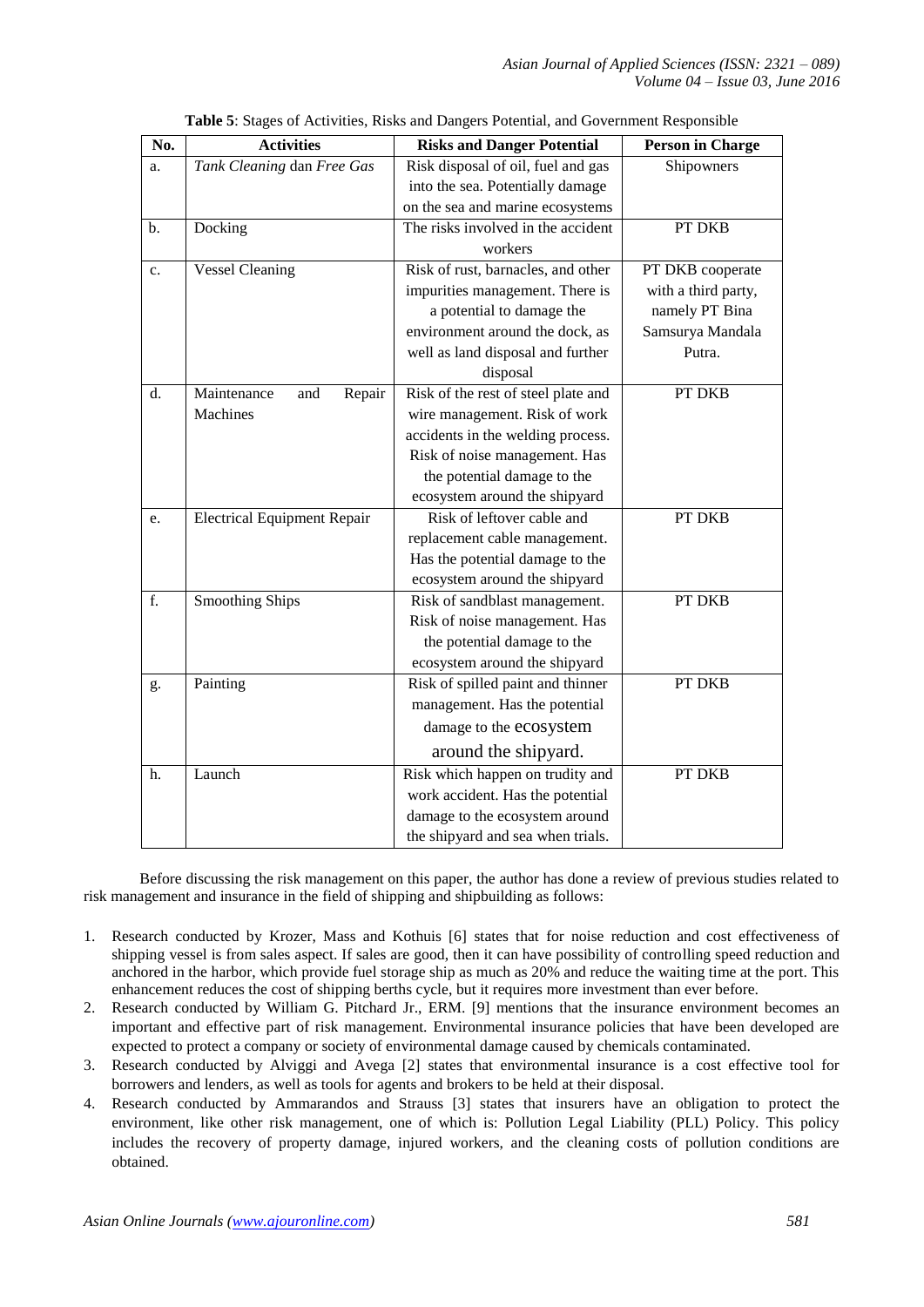- 5. Research conducted by Ned Abelson [1] states that the current environmental insurance increasingly attractive to reduce the risk and often as a way to reduce risk in the facilitation process transactions that involve the potential contamination in the upper classes. Things that range from environmental insurance is usually included:
	- a. Pollution Legal Liability Insurance. This type of insurance covers the cost of the third party for cleanup costs, property damage and injuries of workers from contamination in certain areas.
	- b. Stop Loss or "Lost Cap" Coverage. This type of insurance suited to the diversity of environmental problems.

Based on the five previously mentioned study, then one of the ways to manage such risks on this paper is through risk management practices, which refer to a series of activities comprised of risk management identification processes and their implementations. Risk management may also be considered as a structured approach in managing uncertainty arising due to risk threats. PT Dok dan Perkapalan Kodja Bahari (Persero) is a shipyard company that, among others, provides ship repair services – a type of service carried out in the shipyard and will affect the assessment of environmental potential risk threats. One of the methods used in the management of such risks is by transferring environment-related risks to another party through the potential use of environmental insurance to achieve sustainable shipyard environmental management. In the management of risk transfer, the share margin of preventive cost is used to fund company activities that reduce or eliminate all forms of undesired future incidents. Such preventive measures will result in a more efficient use of production resources and lower funding requirements.

In risk management through the transfer of risks to another party, it is necessary to have a risk analysis prepared to portray the risk mapping at each stage of the ship repair business process. Such identification is done in stages and matched against the identified risks that are quantified based on their levels of consequences and frequency, ultimately resulting in a risk index. The next stage consists of risk estimation to describe the characteristics of risks based on their social, economic, and ecological aspects. This stage also analyses the impact brought about by quantified environmental risks.

Environmental insurance financing within the scope of ship repair processes is based on an analysis of risk transfer as financed by preventive costs and risk-based margin, while also adhering to the steps in a logical thinking process. A logical thinking process is a thought process used as a systems approach to solve complex and complicated problems. A systems perspective describes a series of business processes that demonstrates traits of interdependency among its components, which are then used to build an environmental insurance model.

The logical thinking process is used in combination with Strategic Assumption Surfacing and Testing (SAST) [8] and Participatory Perspectives Analysis (PPA) [5] methods.

a. The Strategic Assumption Surfacing and Testing (SAST) method is used to determine the assumptions to be considered in the formulation of risks to be assessed. SAST assists in ensuring that the risk assessment covers the formulation and development of a risk structure into a risk mapping. The formulation of strategic assumptions used in building an environmental insurance model relies on questionnaires distributed to all parties involved in ship repairs.



Fg. 1 Degree of Interest Risk 1 to 9

## b. Participatory Perspectives Analysis (PPA)

The formulation of the environmental insurance model within the scope of the ship repair process of PT DKB is carried out through a prospective analysis to predict a number of planned possibilities in the future. A prospective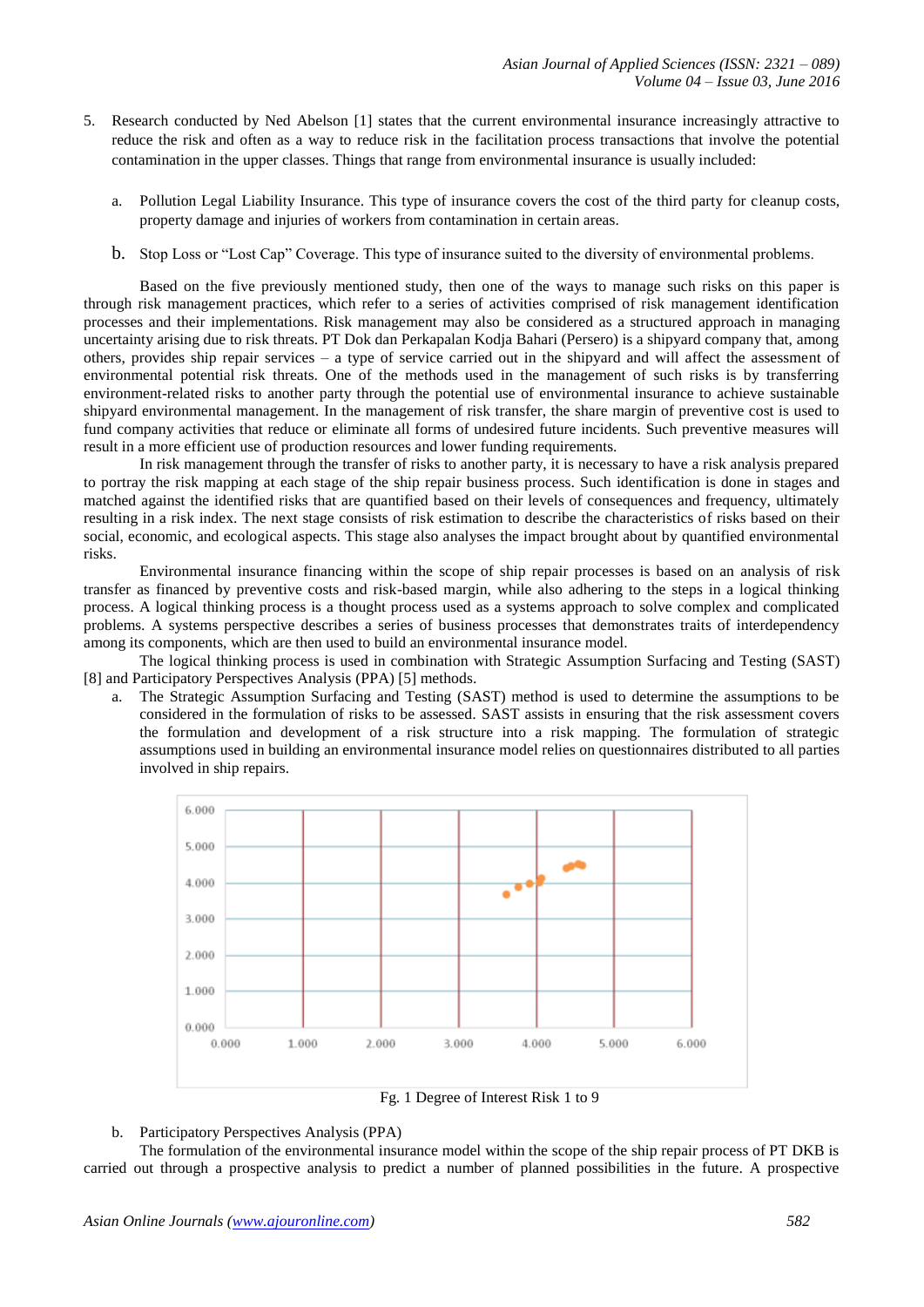analysis determines the degree of influence and dependency of factors used in assessing policies relevant to sustainable development.



Fg. 2 Importance Risk Impact on Environmental Insurance Model Shipyard

Such prospective analysis is used to assess the direct influence among the assumed risk management factors inherent in the ship repair processes. Stakeholders are directly involved in determining the direct influence posed by one factor against the other and its assessment will follow a tabulated assessment guideline, which is based on the results of combined analysis of stakeholders that has been processed using a prospective analysis software. The result of such computation is presented in a diagram (Fg. 2) demonstrating the degree of influence and dependency among the factors in the system, with the following axes: degree of influence (y-axis) and degree of influence (x-axis). The first quadrant (1) contains the determining or driving variables, including the most influential in the system. The second quadrant (2) contains the leverage variables that demonstrate high degree of influence and dependency. The third quadrant (3) contains the output variables which are factors that display low degree of influence but high degree of dependency. The fourth quadrant (4) contains marginal variables which are factors displaying a low degree of influence and dependency, or a degree of independence in the system.

- a. The highest risk factor that proves itself to be a driving factor in the environmental insurance model is the risk of shipyard contamination caused by sandblasting wastes. Such driving factor may pose no threat when it is equipped with leverage factor management, namely shipyard environment contamination management as a consequence of cuttings, splicing, and welding processes, as well as paint and thinner spilling, rust, barnacles, and other contaminants.
- b. The best form of compromise in factor operationalization can be done by upgrading Floating Docks to Graving Docks, the use of high-pressure water (water blasting), and the use of environmental friendly anti-fouling paint.
- c. The best environmental insurance model is based on the transfer of environmental risk inherent to ship repair which becomes feasible once paired with a progressive scenario of an environmental insurance model requiring the construction and installation of graving dock facilities.

Using this formula in the environmental insurance model in the shipyard industry is to bridge the obligation shipyard in payments of environmental insurance to the insurance company. This formula applied by the shipyard which has been charged by the ships which perform repairs at the dock. This payment included in the cost of ship repair. The use of this formula as the uniqueness of this model because until now the National Insurance Company in Indonesia has never handled environmental insurance, especially for environmental bodies in Dockyard.

To develop the Indonesian shipyard business, the government, as represented by the Ministry of Industry and Ministry of Environment and Forestry, must play an active role and readily support the Indonesian shipyard industry by providing funding incentives for the construction and renovation of outdated equipment, as well as to develop environmental insurance businesses among the maritime industry stakeholders to promote an environmental friendly shipyard industry.

# **4. ACKNOWLEDGEMENT**

The author who like to thanks the company (PT Dok and Shipping Kodja Bahari Tanjung Priok Jakarta) which the author doing a research, especially for Ir. Listianto and Ir. Priya Vidhite Jaya and all staff who make support for research data need.